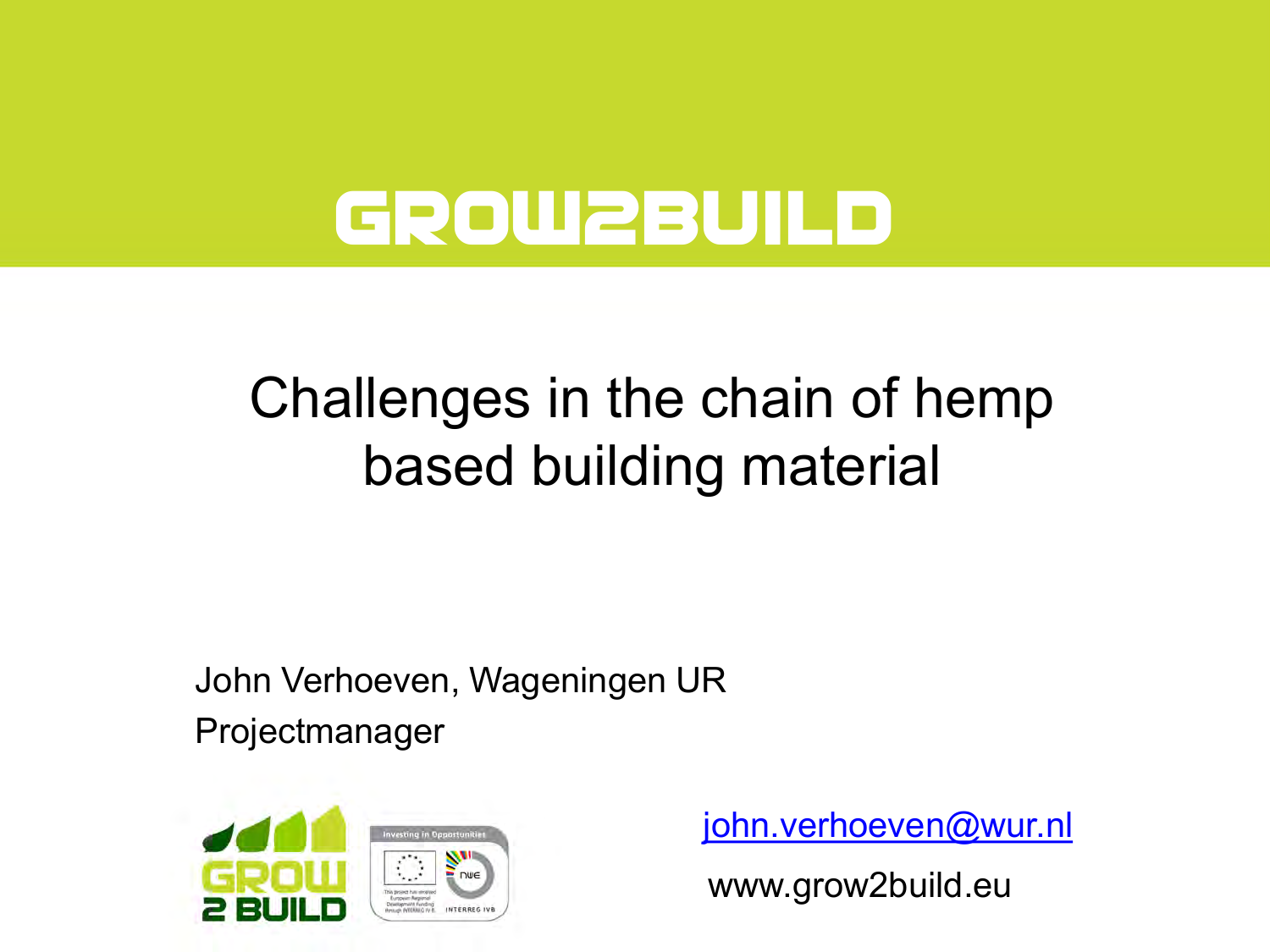#### **Content**

Grow2Build project:

- Project partners
- Goal of project
- Results

Challenges in the chain

Concluding remarks



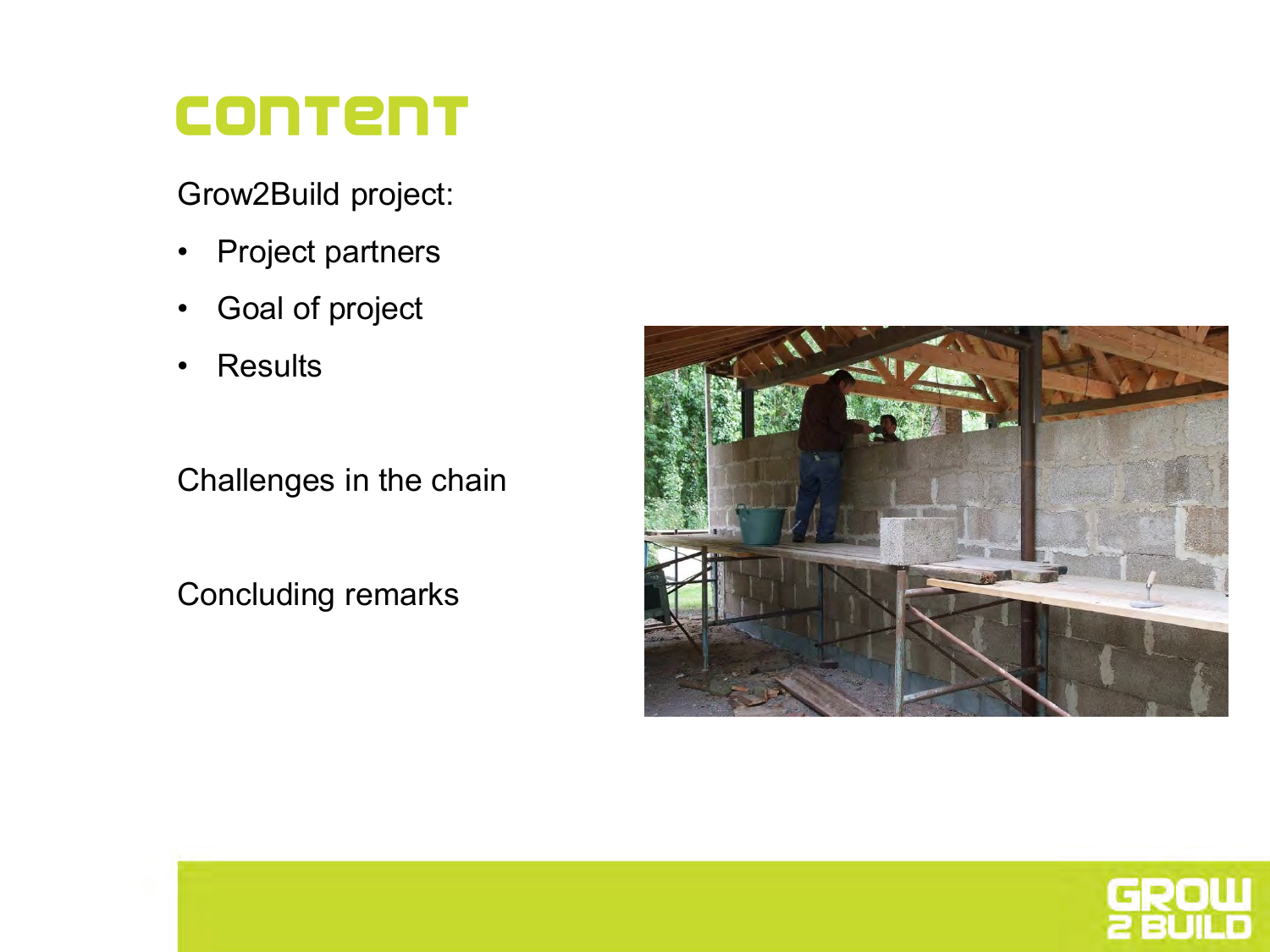#### North West Europe: Interreg IVb



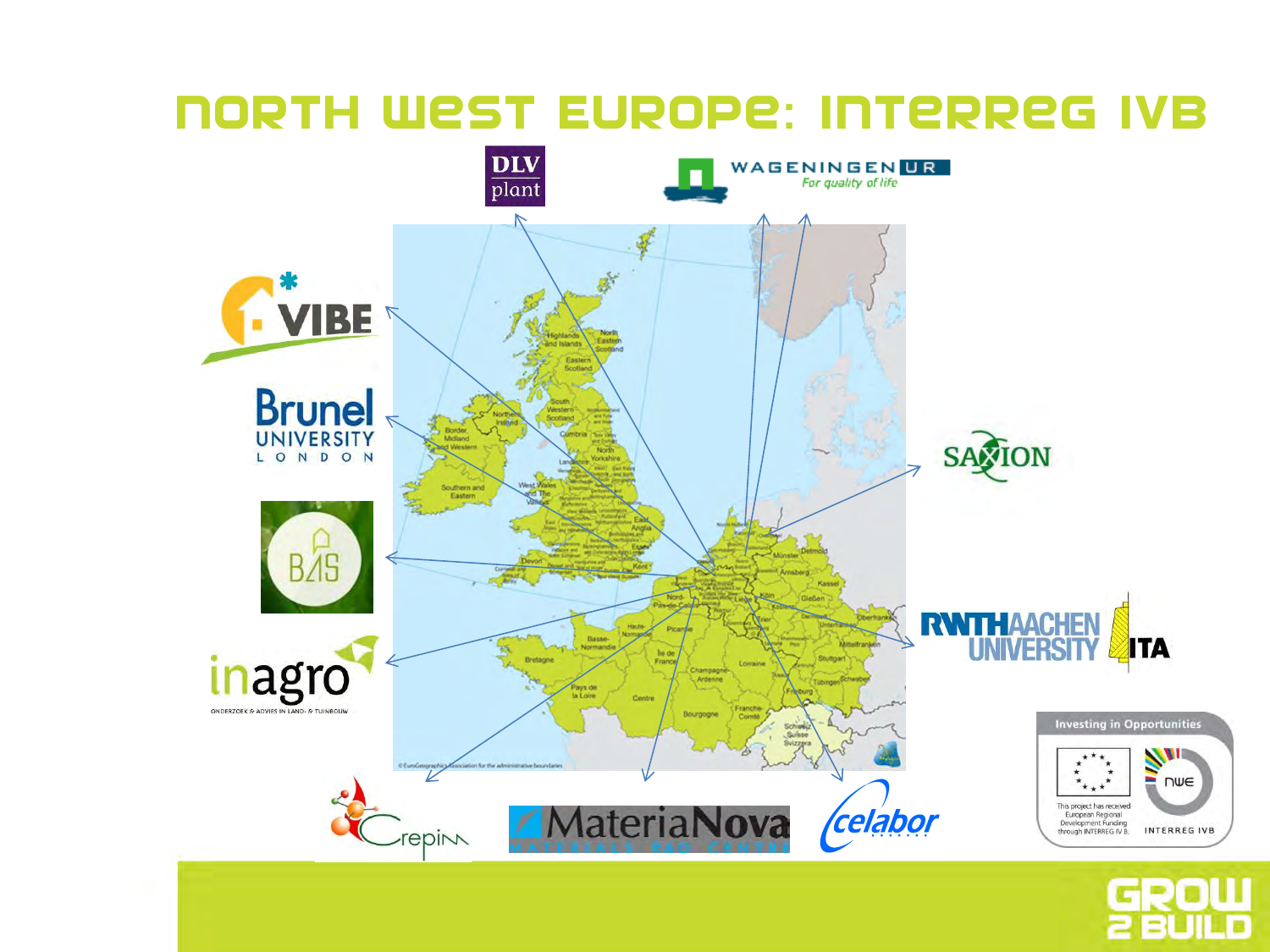#### **GOAL OF GROW2BUILD**

Supporting the value chains of flax and hemp based building materials in the North West European market

Main topics:

- 1. Product chain development (network events)
- 2. Optimisation of the quality of the resources (optimisation of cultivation and processing techniques)
- 3. Improvement of the performance of biobased building materials (pilots)
- 4. Development of the demand (communication)

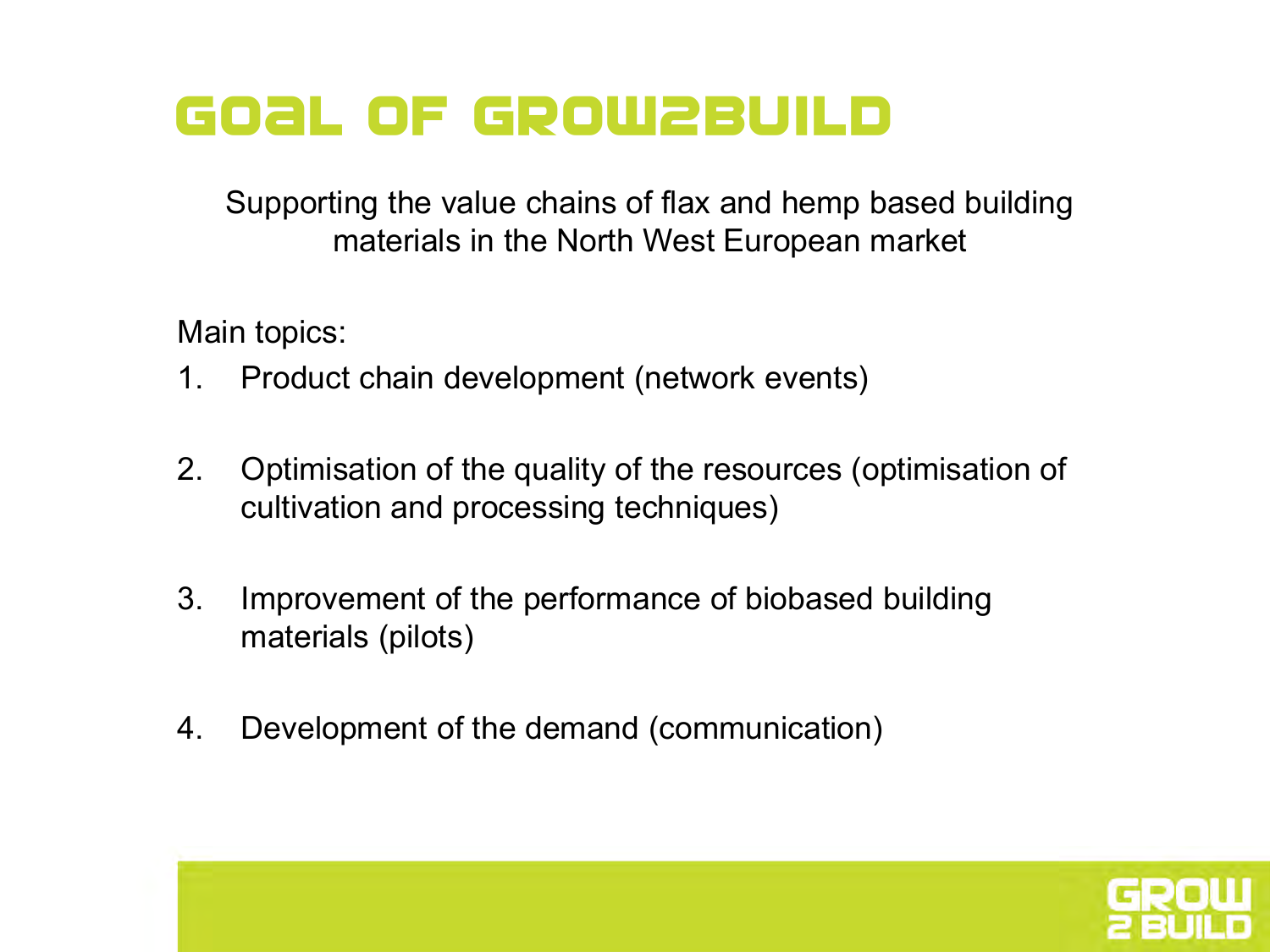### **SOME RESULTS**

- GIS Tool who, what, where?
- Innovative network events
- Cooperation model
- Policy note Policy event
- Cultivation demonstration analysis ring test
- Fact sheets cultivation and processing
- Online database on flax and hemp building material
- $\cdot$  I CA's
- Pilots
- Centre of Excellence
- Guidebook on existing labels
- Brochures/catalogues building materials
- Mobile exposition
- Building scans



#### www.grow2build.eu

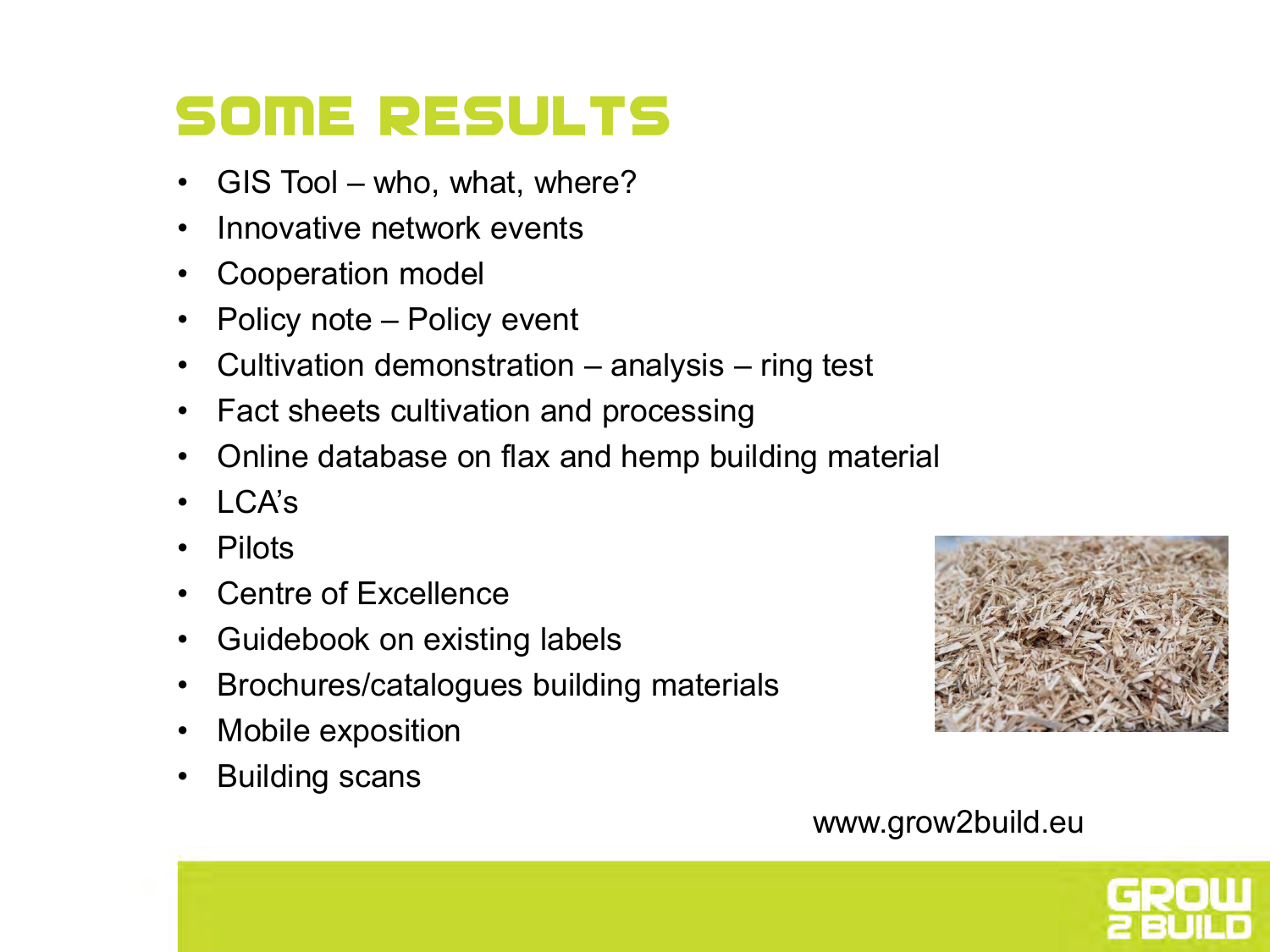### **GIS Tool**

- Find and be found!
- For complete production chain
- On project website: [www.grow2build.eu/maps](http://www.grow2build.eu/maps)





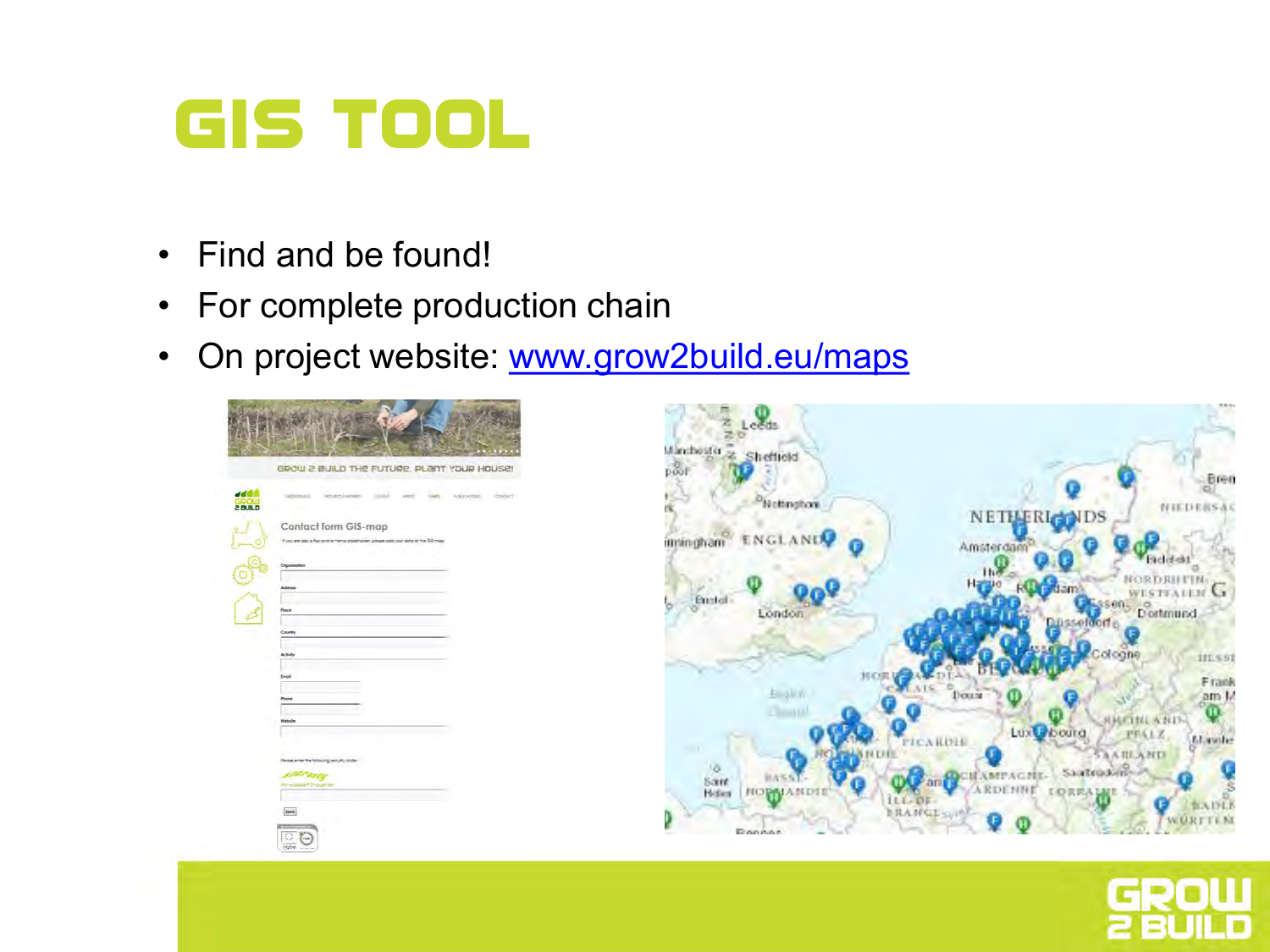#### Mobile exposition









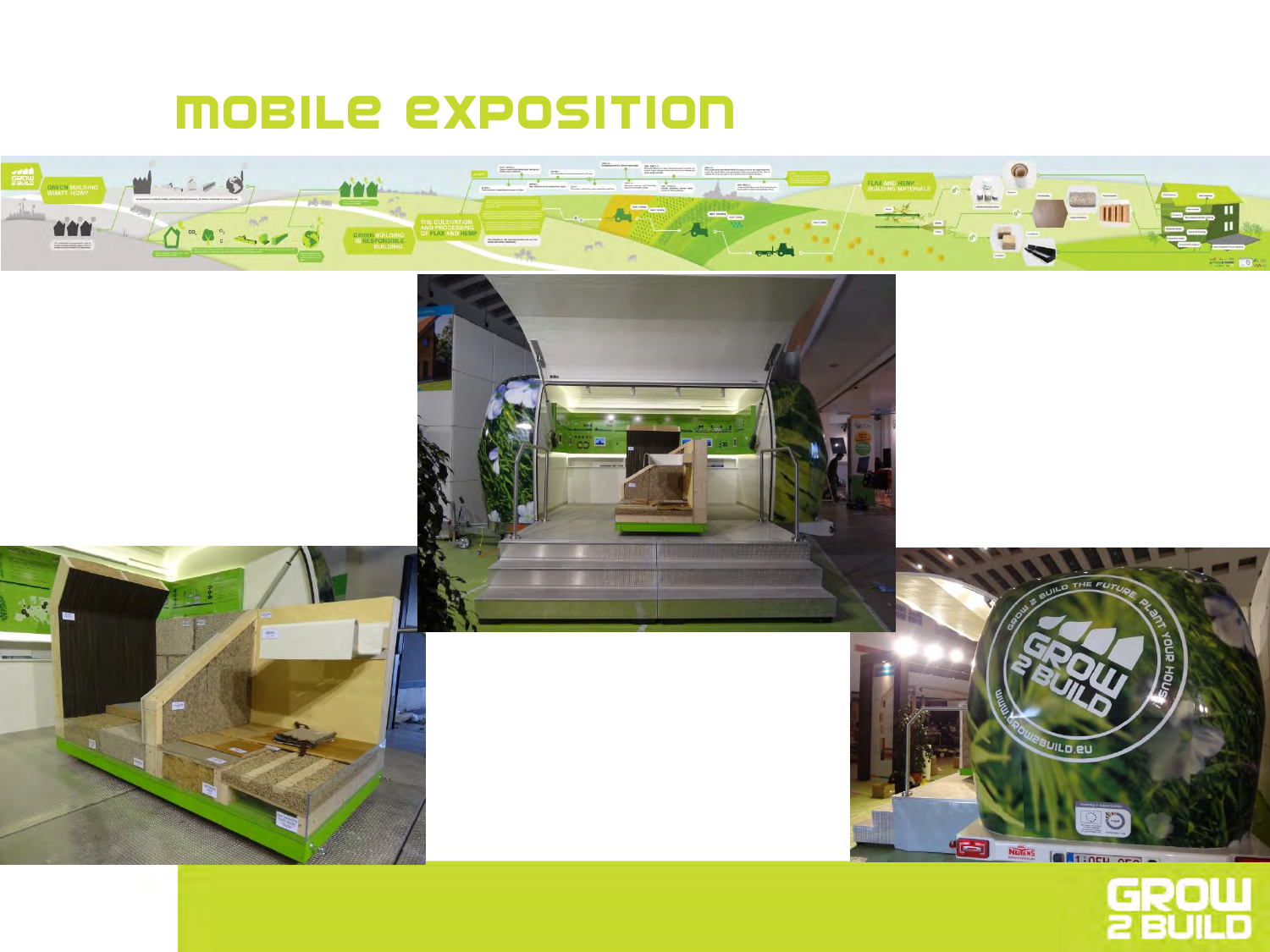#### Policy event

- Batibouw 27<sup>th</sup> of February 2015, Brussels
- Introduction on political challenges and perspectives
- Interactive discussion on:
	- Certification and standardization
	- **Legislation**
	- Communication/promotion
	- Knowledge and awareness
	- **Agriculture**





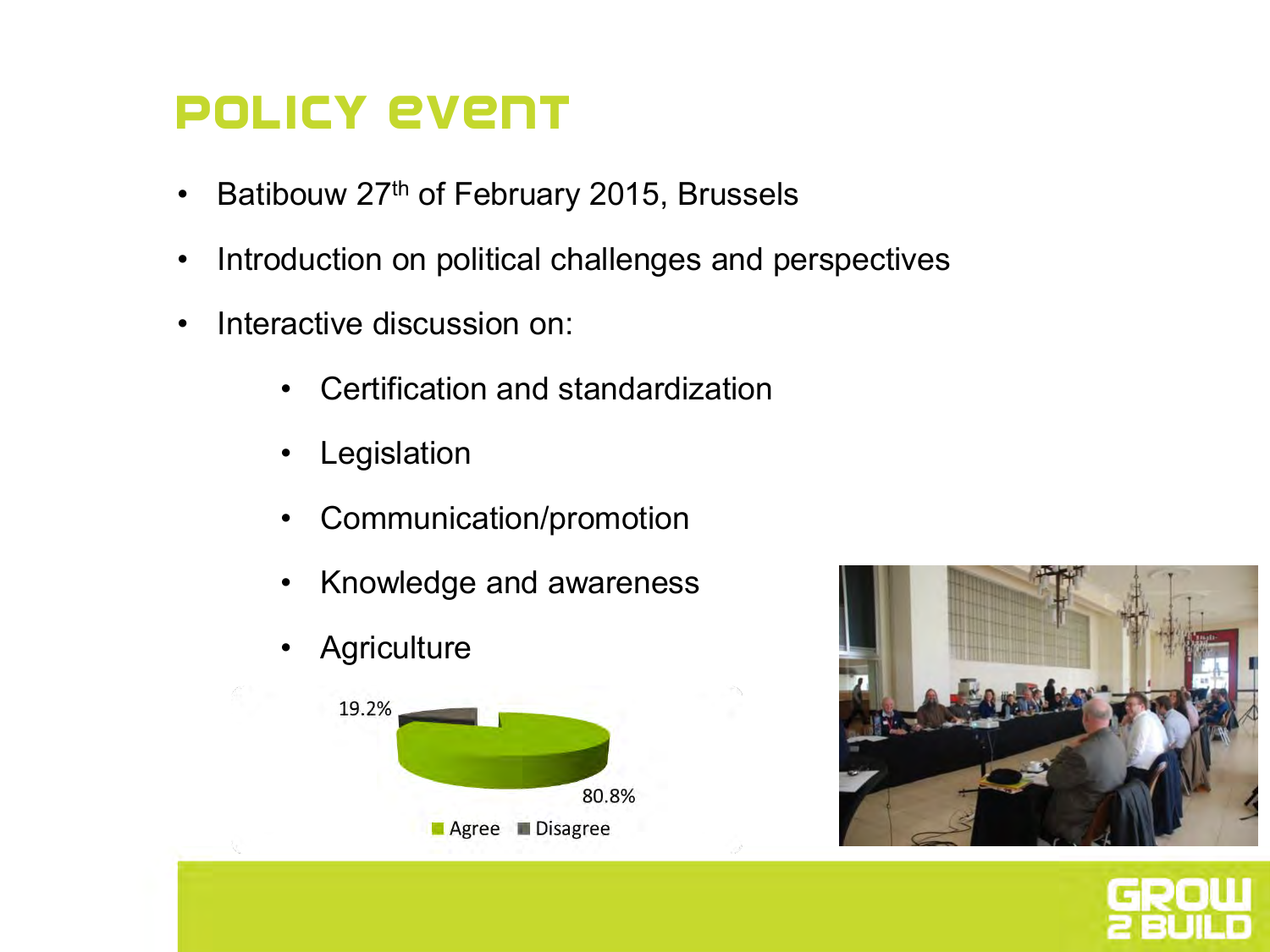#### Challenges

- Cascading approach of biomass
- Carbon footprint
- Cultivation of biomass (hemp and flax)
- Standardisation/certification
- Valley of death
- Chain development/cooperation
- Demonstration and knowledge transfer
- Humidity control properties
- Health energy comfort





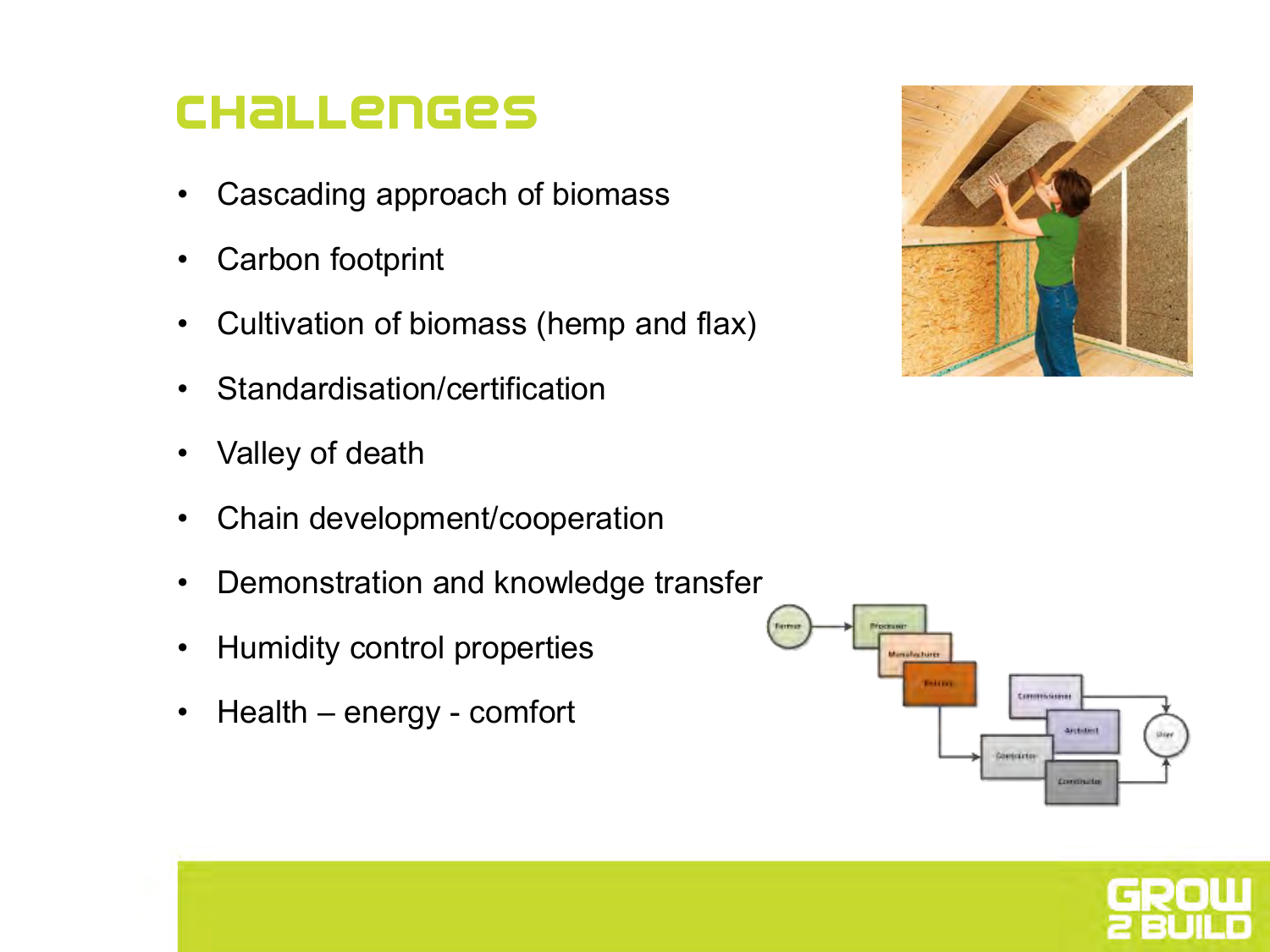#### Cascading approach of biomass

- Fine chemicals Food Feed Fibre Fuel
- Fibre production has a higher value than (Bio)fuels
- Fibre support ≥ Fuel support

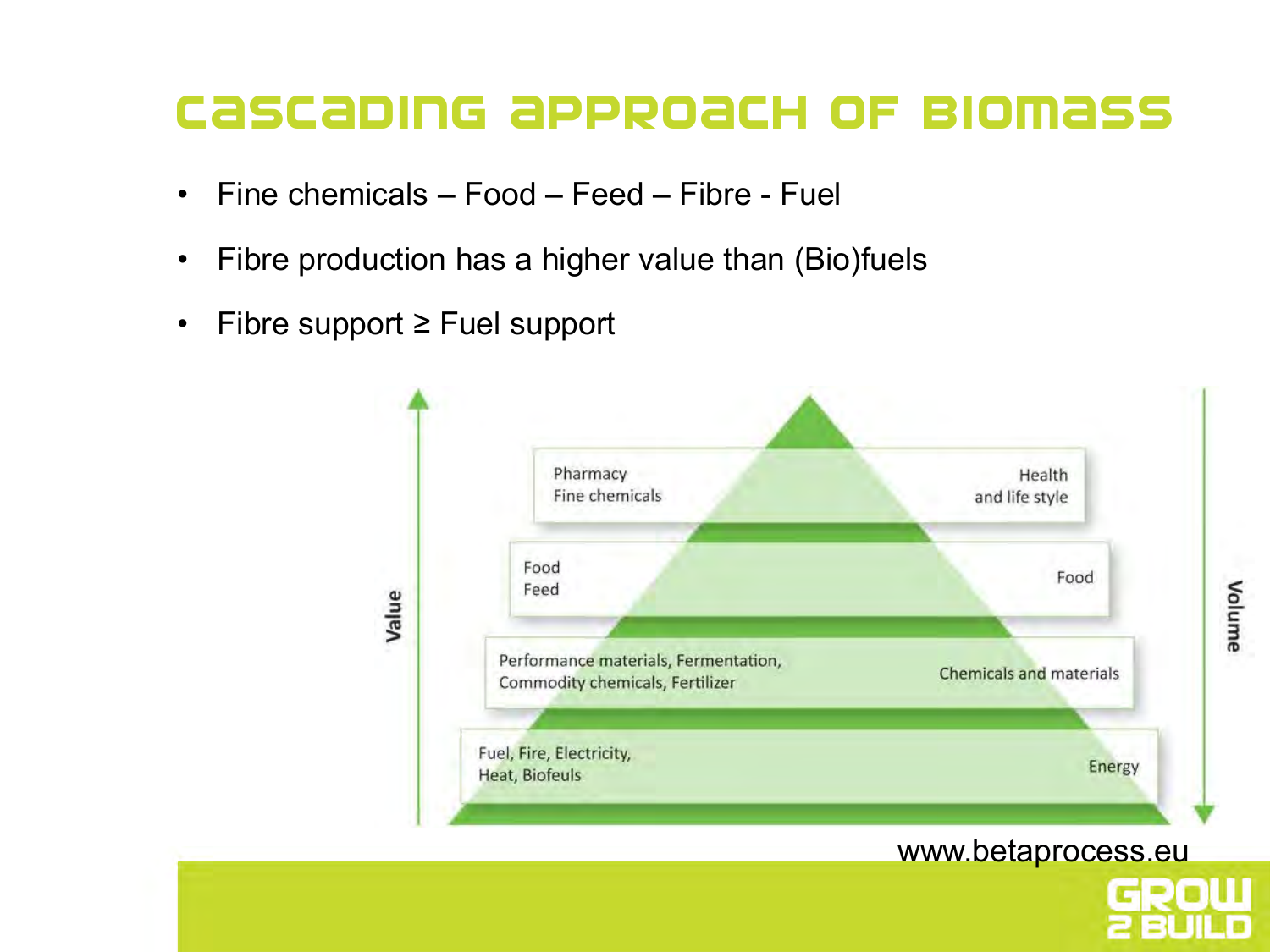#### **CARBON FOOTPRINT**

- Fibres used in building materials store carbon
- GHG emission reduction in cradle factory
- Common calculation rules for the LCA's is needed
- Objective comparison with synthetic and mineral products needed



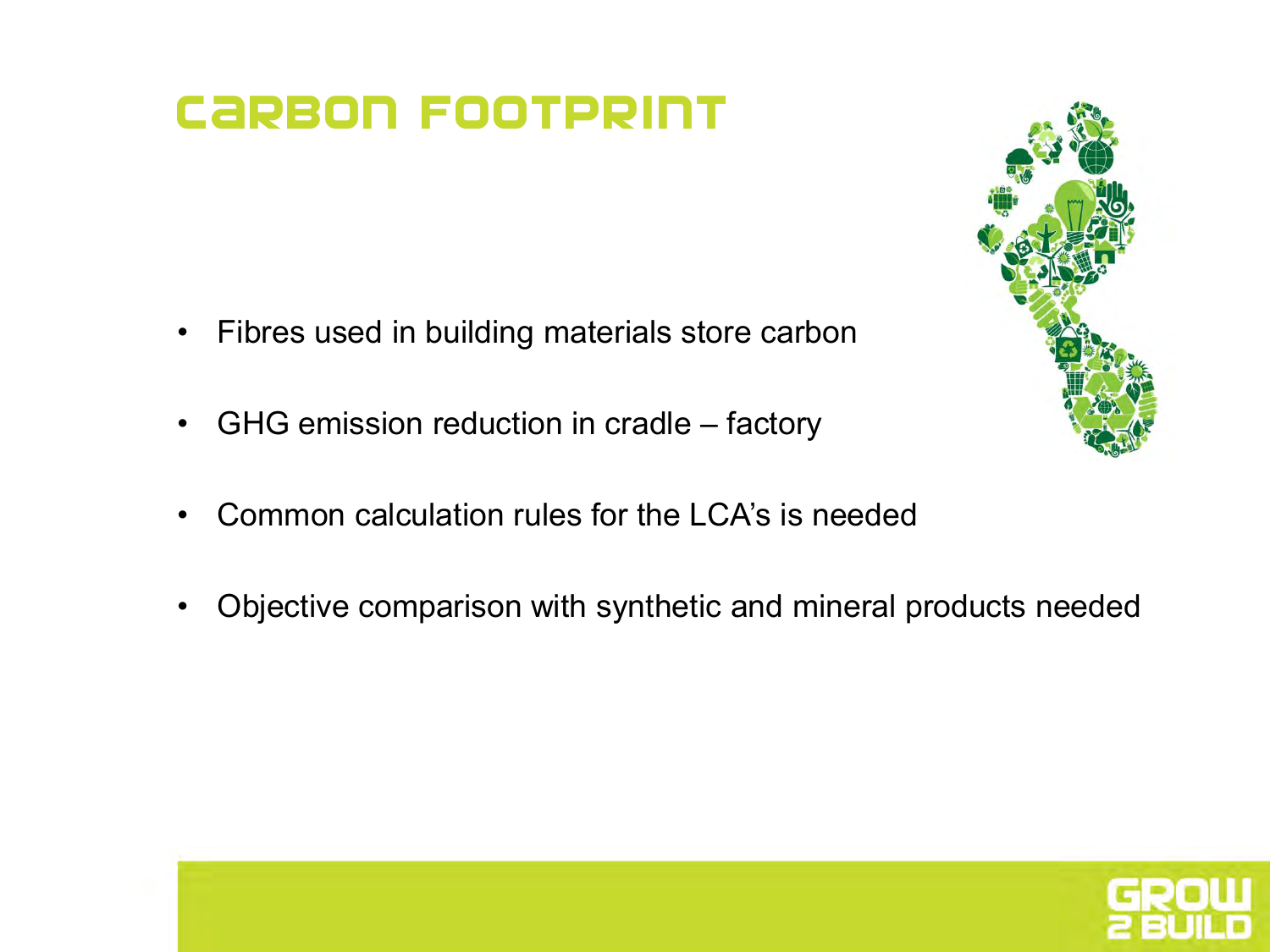#### Cultivation of biomass (flax and hemp)

- Reliable raw material supply with constant quality important
- Current farmer prices for hemp and flax not competitive in NW Europe
	- CAP
	- **Biodiversity**
	- Whole product valorisation
	- Crop rotation
	- Soil structure



- Cultivation on non-agricultural land (not indoor)
- Food Feed Fuel discussion when cultivation significantly increases

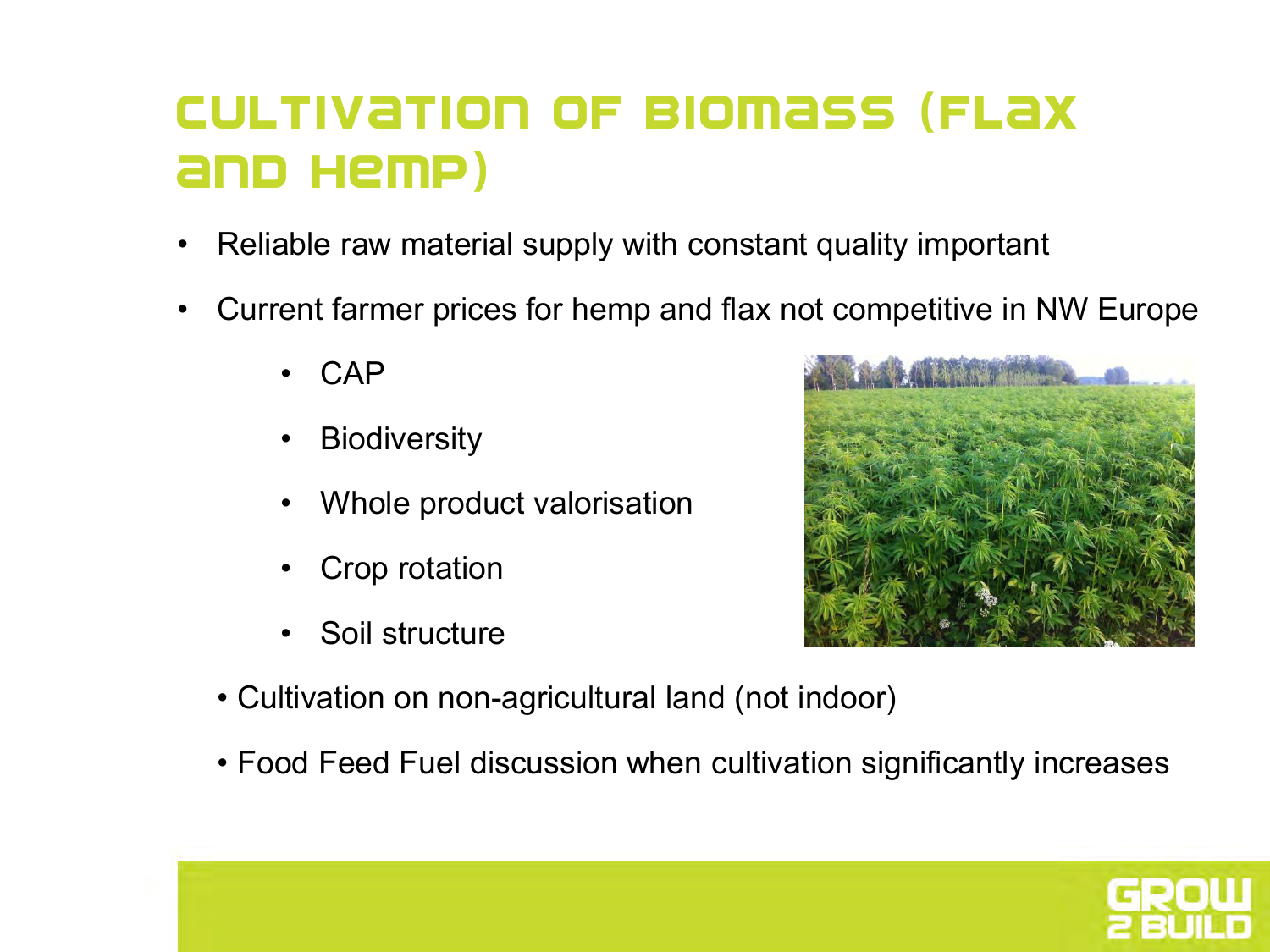#### Standardisation/certification

- Current regulations/certification tailor made for conventional building materials
- Standardized national and international testing of biobased building materials
- One certificate for all EU-countries
- Current regulation/certification system slows down innovation
- Objective information on performance of building materials





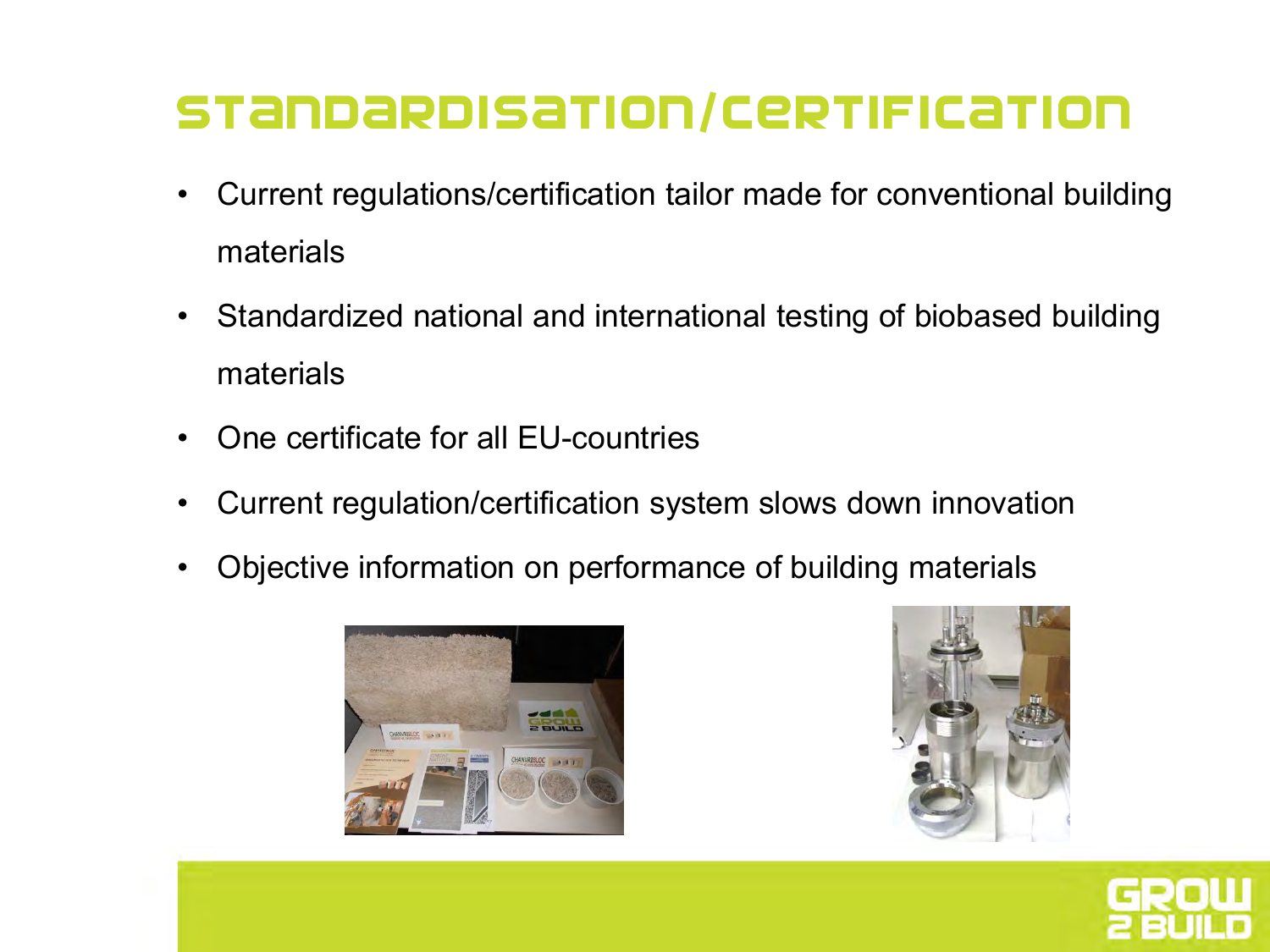#### Valley of death / The chasm

Bridge the gap between innovators/early adopters and majority

- Proven added value regarding health, living comfort and easy use and maintenance
- Cost benefit ratio during life cycle (beyond purchase)
- Availability and supply through conventional supply chain
- Financial resources (cooperation/subsidies)



Crossing the Chasm (Moore, 2006)

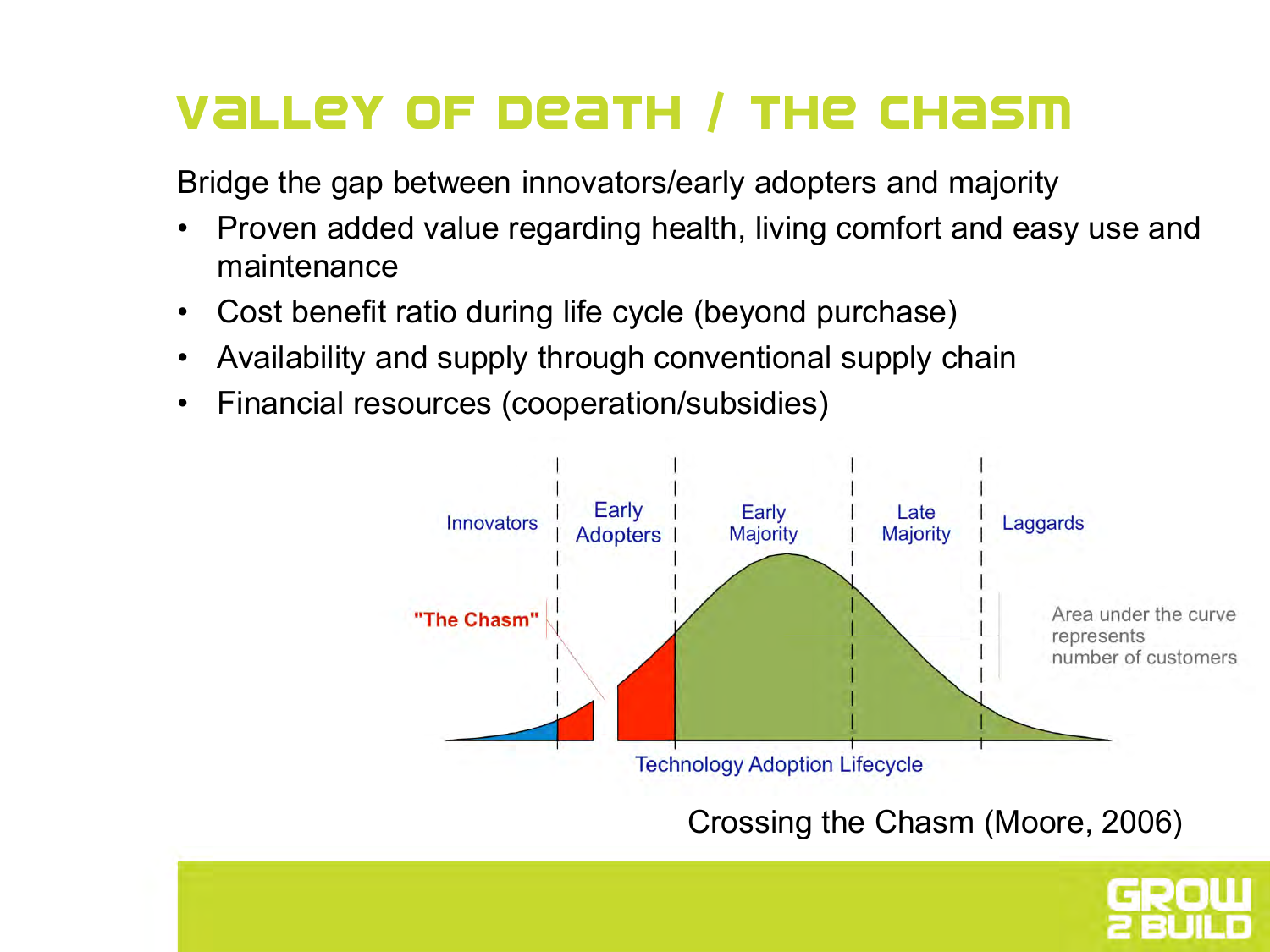#### Chain development/cooperation

Biobased building material <-> Small scale businesses

- Procedures / costs certification
- Limited financial resources
- Tender rules, administrative burden
- Technical ≥ business knowledge

Examples of cooperation:

- Producers organisations
- Common marketing and PR
- Large scale construction tendering





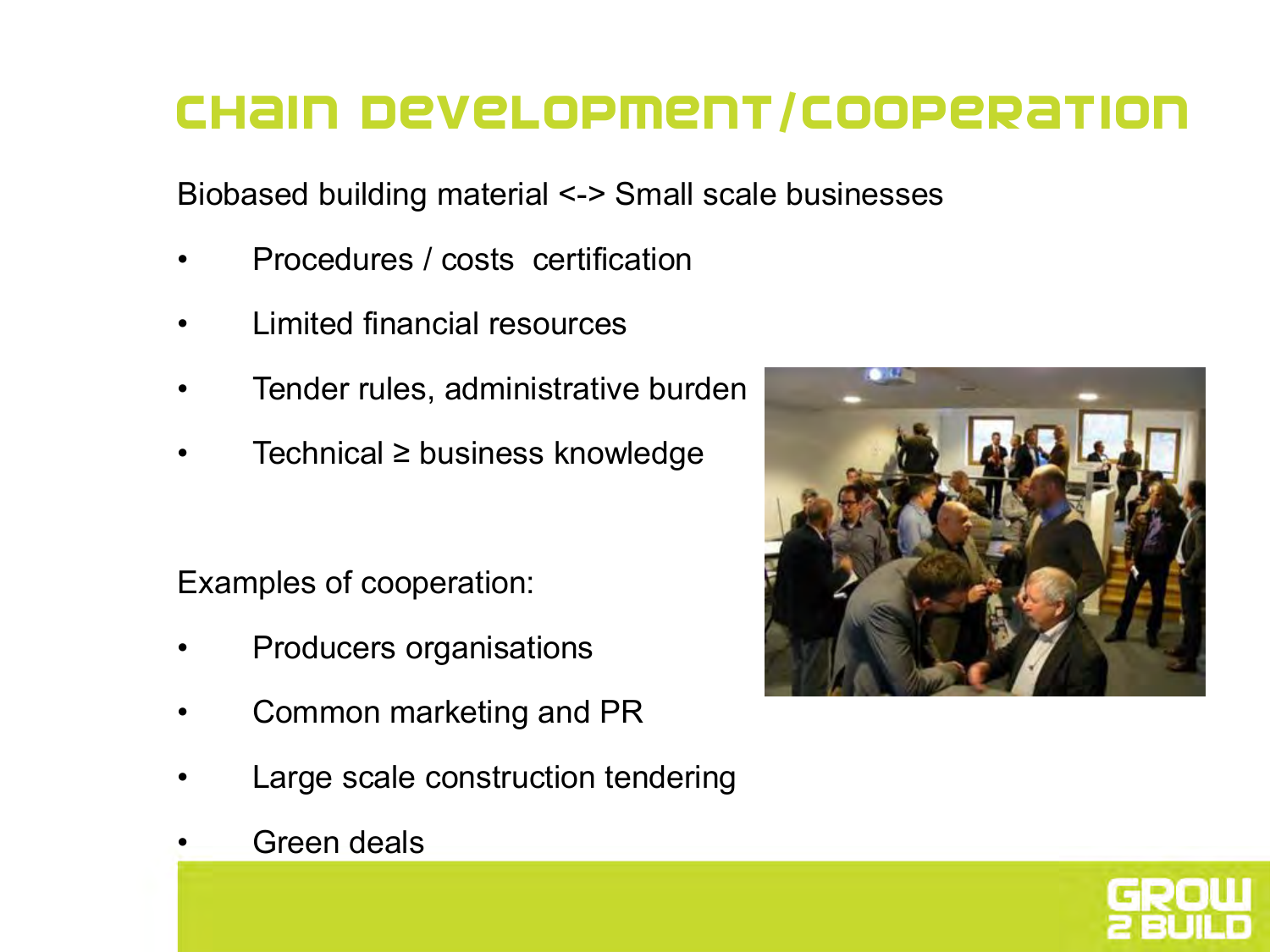#### Demonstration and knowledge transfer

- Create demand by demonstration
- Adaptation of common industrial building practice
	- Design (architects)
	- Construction (constructors)
	- Change needed from cost reduction to sustainability
- **Demonstration** 
	- Sharing of knowledge and knowhow
	- **Education**
	- **Monitoring**





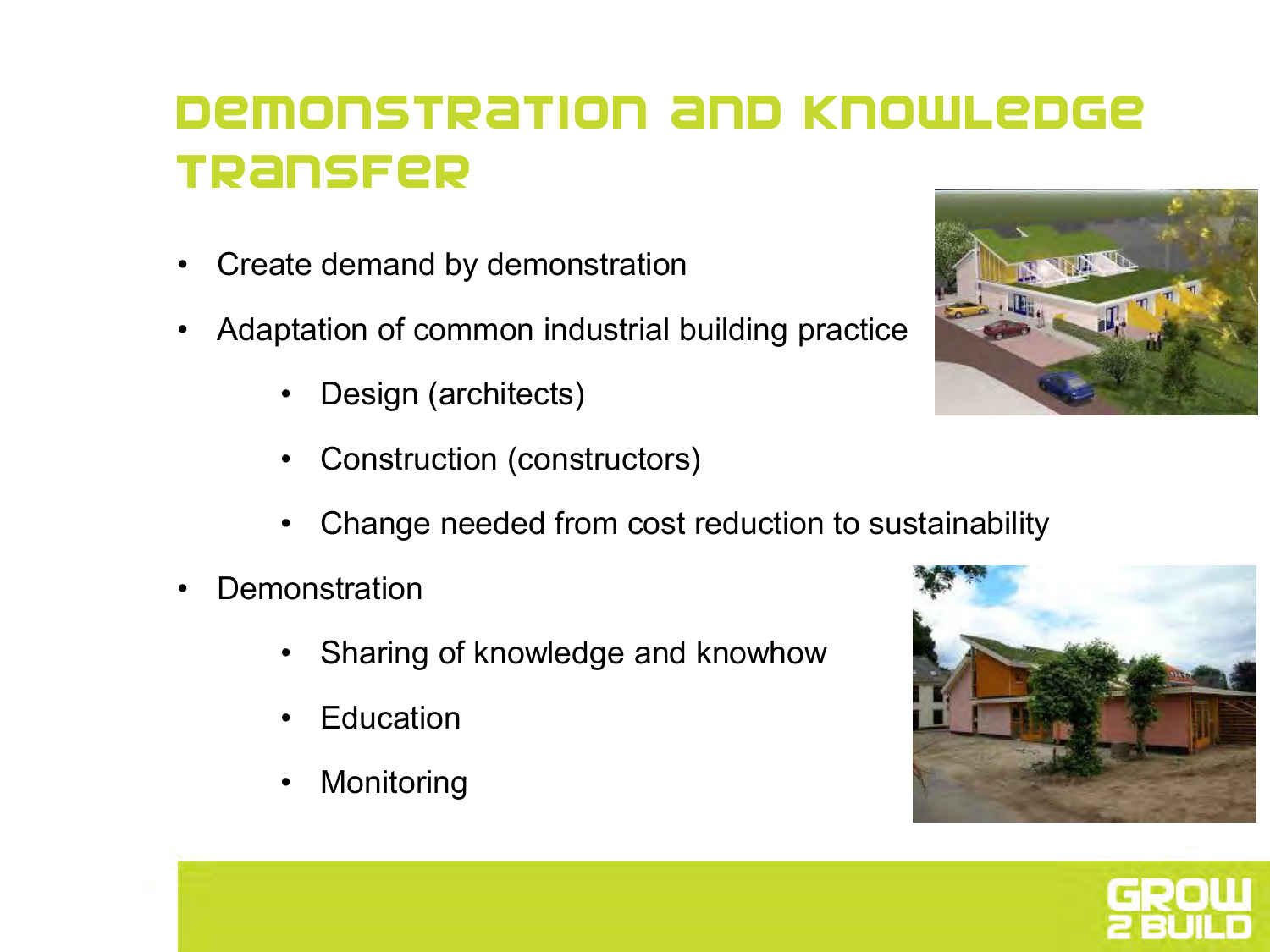#### Humidity control properties



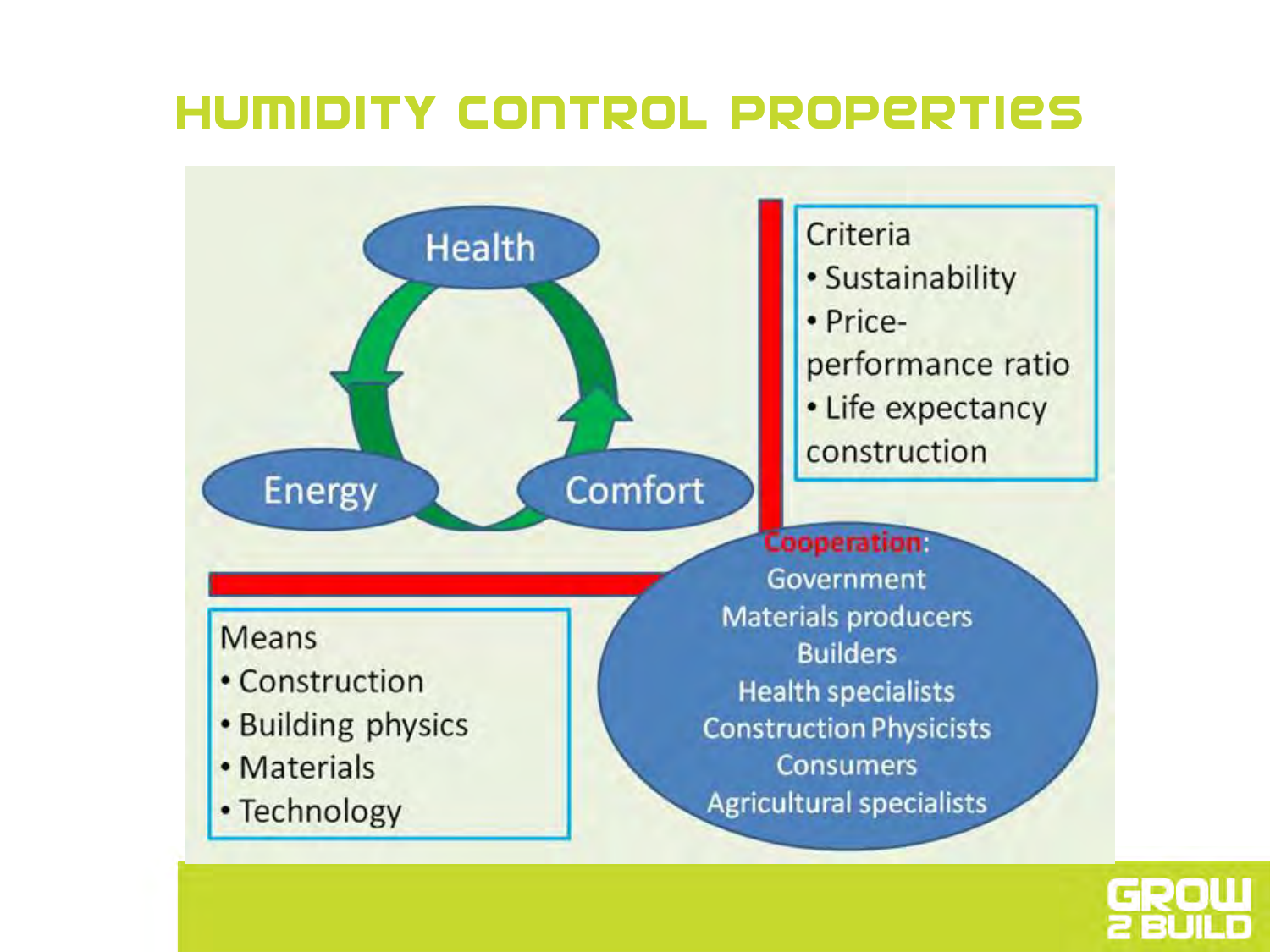#### Health – energy - comfort



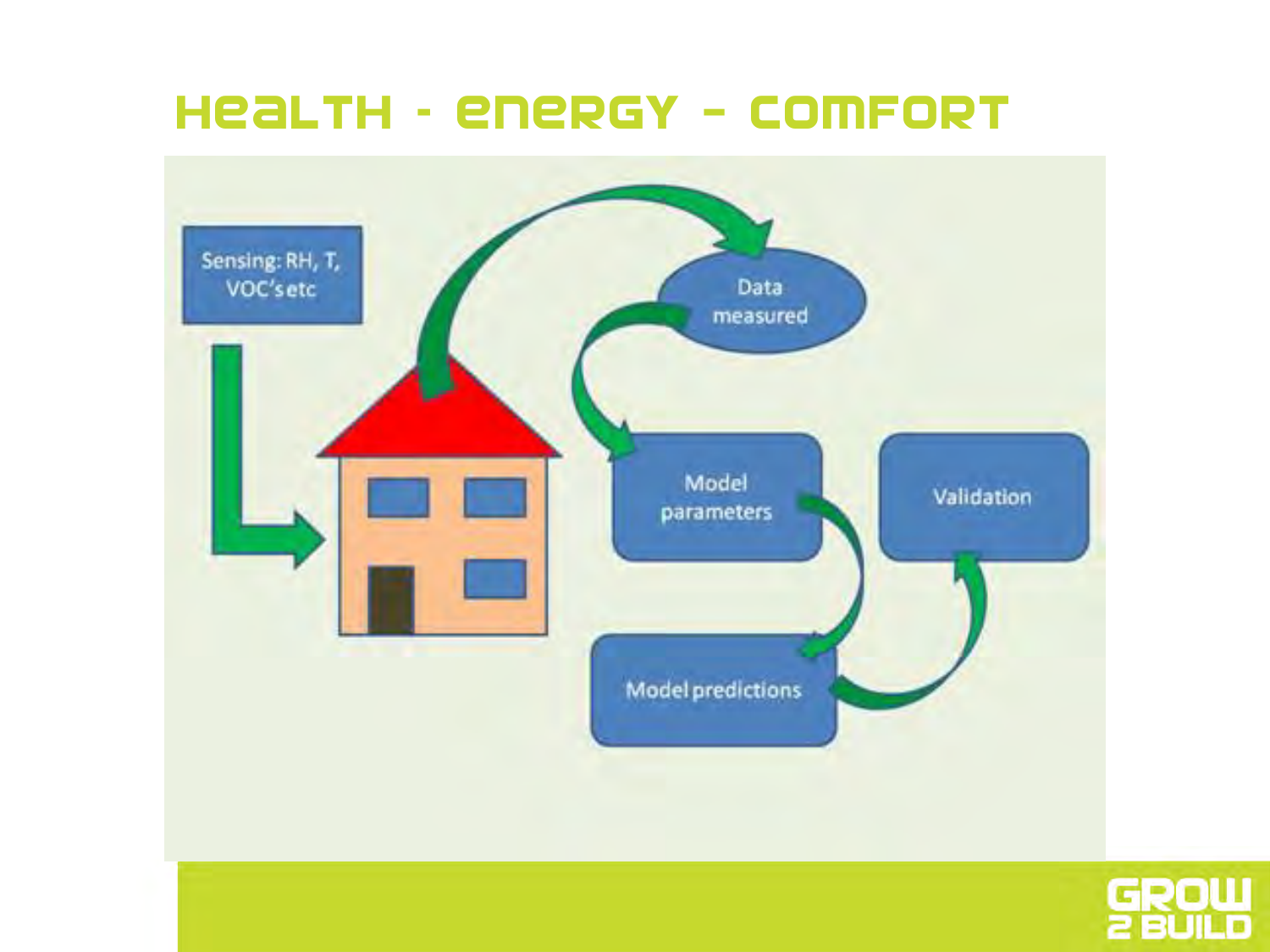### **CONCLUDING REMARKS**

- Farmers will produce at the right price
- Cooperation in the chain is important to:
	- Lobby (certification/tenders)
	- Create healthy business models
	- Common marketing and PR (science based / facts)
- EU/local government should stimulate fibre
- Public institutions should initiate pilots / integrate in procurement policy
- Tenders should stimulate use of biobased fibre in building applications
- Knowledge based information supply (technical performance, health, comfort, energy, safety, maintenance, etc.)